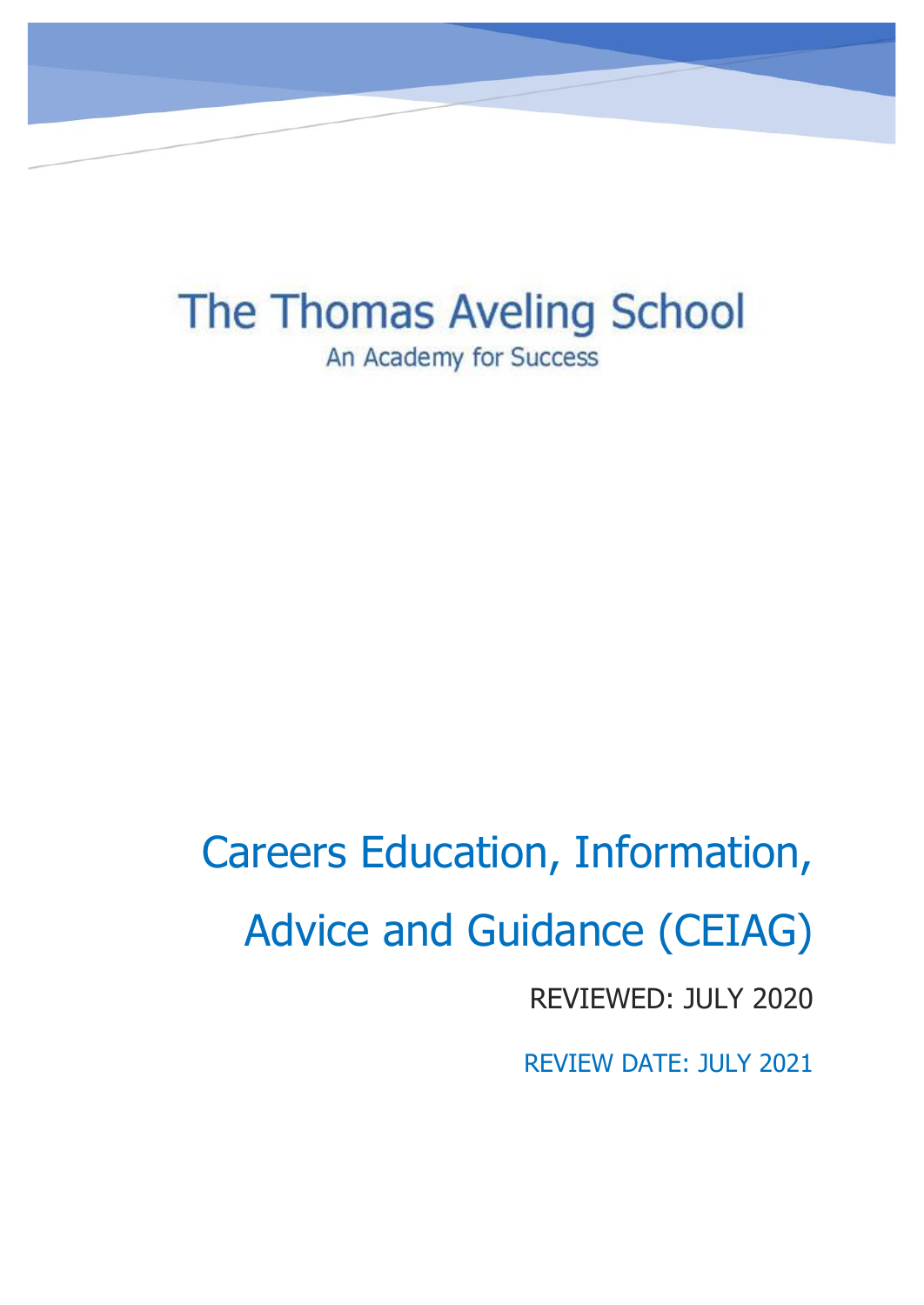## **Policy for Careers education, information, advice and guidance (CEIAG)**

## **Introduction**

### **Rationale for CEIAG:**

A young person's career is their pathway through learning and work. All young people need a planned programme of activities to help them make decisions and plan their future careers, both in school and when they leave. The Gatsby Benchmarks set out statutory guidance on the provision that schools should be providing for all students from years 7 to 13.

Legislation and guidance documents refered to during the development of the programmes are:

- DfE Careers Strategy January 2018
- DfE Careers Guidance and Inspiration in Schools April 2017
- Gatsby Foundation Good Careers Guidance 2014

#### **Commitment:**

The Thomas Aveling school is committed to fulfilling our statutory obligations concerning CEIAG in order to maximise the life chances of our students. The school is committed to providing a planned programme of careers education, information and guidance for all students in years 7 to 13 in partnership with DOMEG, MEBP, Job Centre Plus and the University of Kent, as well as utilising our own network of contacts with employers and advisors. We are committed to tailoring CEIAG activities and guidance to the needs and interests of each individual student including at age appropriate milestones and SEN.

### **Development:**

This policy was developed and is reviewed annually through discussions with teaching staff, students, parents, governors, advisory staff and other external partners.

### **Links with other policies:**

This policy is underpinned by the school's policies for SEN, Safeguarding and Child Protection, Equality and Diversity, the School Improvement Plan and agreements/partnerships with external agencies.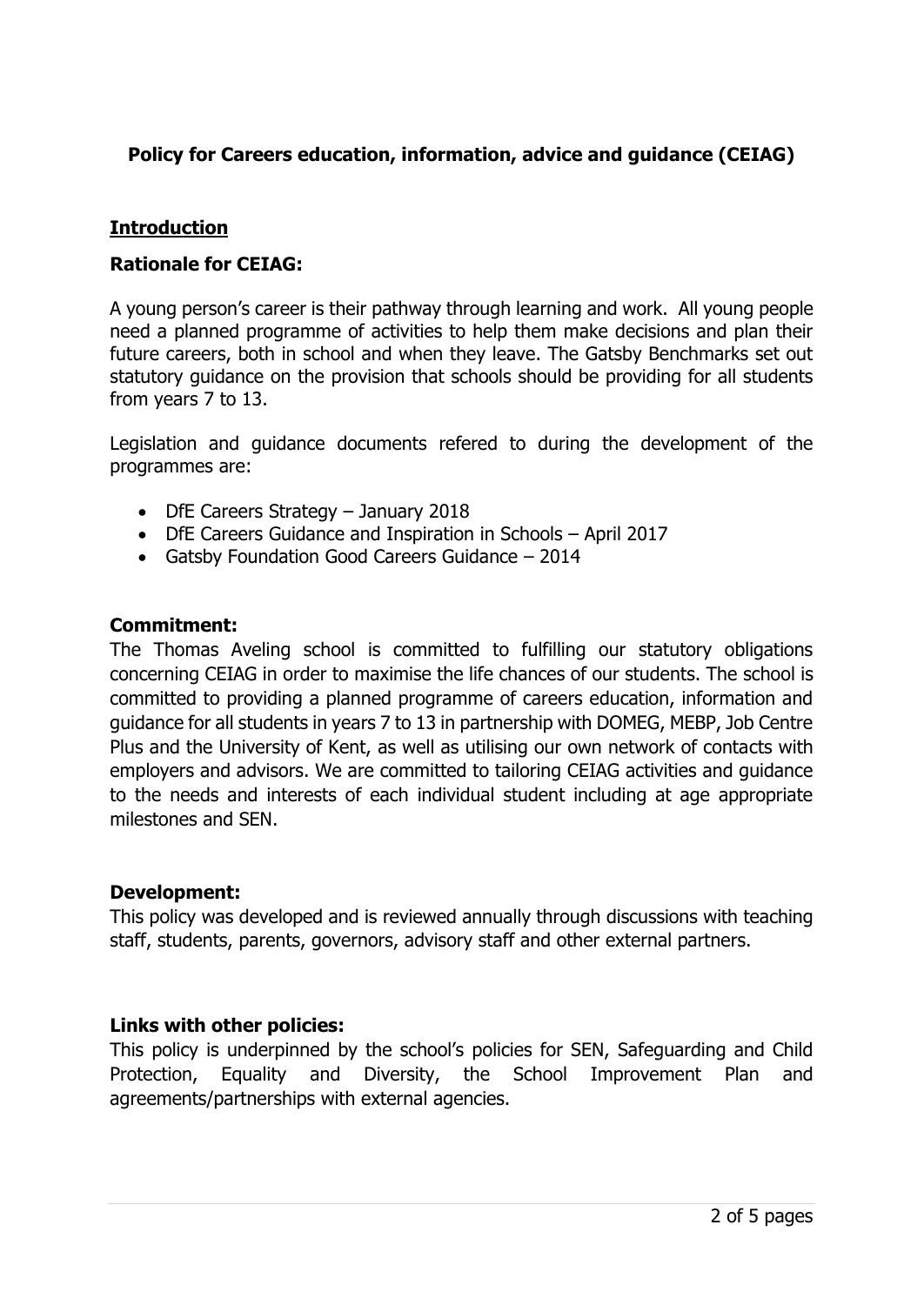# **Objectives**

### **Student's needs:**

The CEIAG programme is designed to meet the individual needs of each student at The Thomas Aveling School. It is differentiated to ensure progression through activities that are appropriate to students' stages of career learning, planning and development.

At The Thomas Aveling School we aim to help our students achieve the following learning outcomes:

- Understand themselves and develop their own unique potential (both academic and personal) and to overcome barriers to progression and challenge stereotypes
- Investigate and research careers and job opportunities and develop a general understanding of the world of work
- Understand the requirements and possibilities of Further and Higher Education and to gain knowledge of Apprenticeships and Vocational pathways
- Able to interpret information and to review and adapt their plans
- Recognise, develop and apply their skills for enterprise and employability
- Engage with people, ideas, challenges and applications from the business world
- Have experiences of working practices and environments
- Know how to access unbiased, impartial and up to date information, advice and guidance (IAG)
- Have opportunities for a personalised careers guidance interview with a professional careers advisor
- Have opportunities to learn about STEAM related careers (Science, Technology, Engineering, Arts and Mathematics)
- Be able to career plan and set targets

## **Entitlement:**

Students are entitled to careers education and guidance that is impartial and confidential. It will be integrated into their experience of the whole curriculum, based on a partnership with students and their parents/carers. The programme will promote quality of opportunity, inclusion and anti-racism.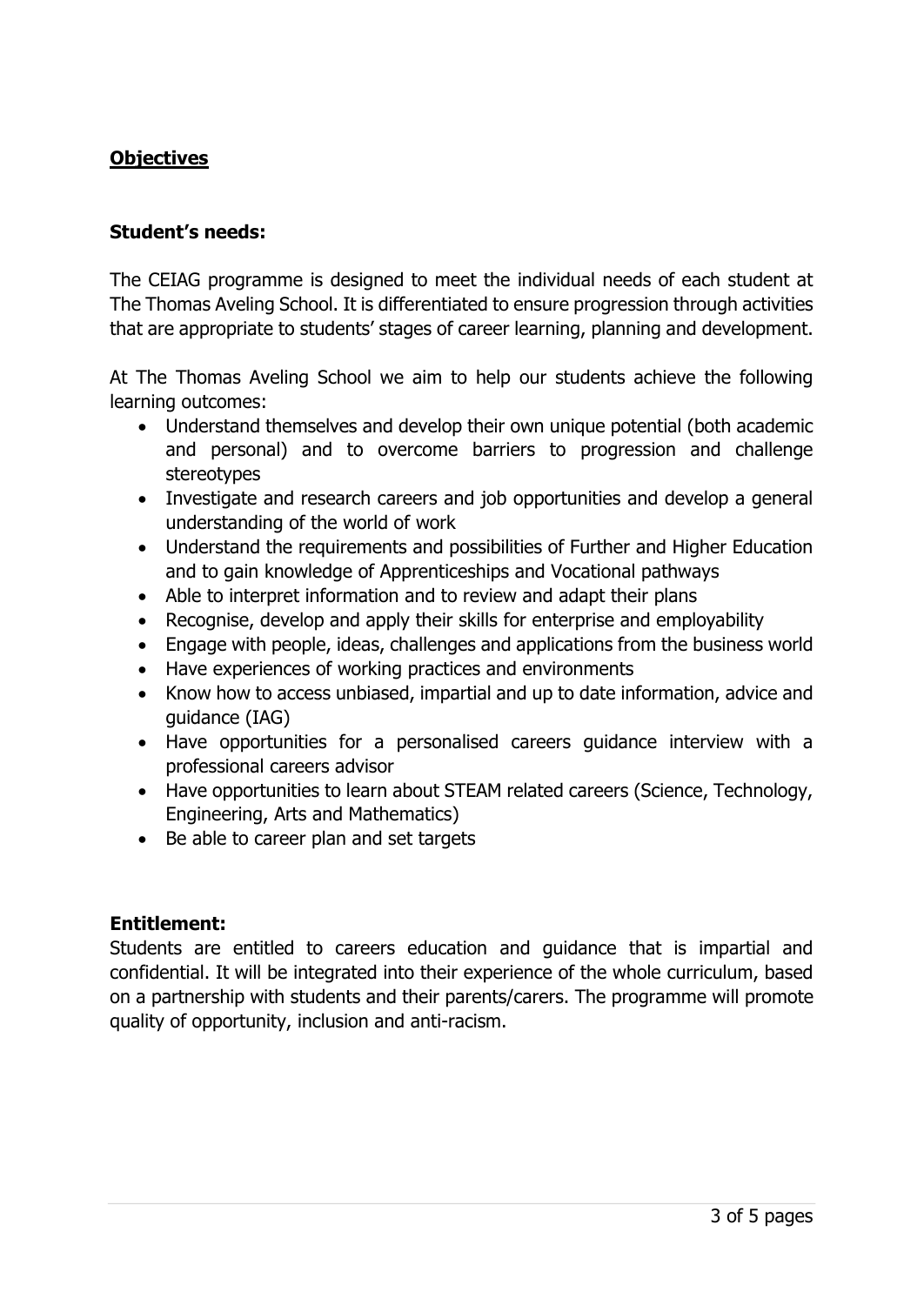## **Implementation**

### **Management:**

Suzanne Bushell (Raising Aspirations Lead) is responsible for managing/co-ordinating the careers programme. She will work closely with Beverly Sanders (Careers and Work Experience co-ordinator), Directors of Learning, Subject Leaders and is responsible to Rebekah Chew (Assistant Headteacher). Fiona Linter (Dupty Headteacher) also has responsibilities for raising aspirations and will be organising and assisting with events and activities. Student guidance is managed in partnership with DOMEG and work experience through MEBP, both of whom liaise with the careers and work experience co-ordinator.

### **Staffing:**

All staff at The Thomas Aveling School are expected to contribute to the careers education, information, advice and guidance programme through their roles as form tutors and subject teachers. Careers education is planned and monitored and evaluated by the Raising Aspirations Lead in collaboration with subject teachers and leaders. It is delivered through multiple channels including through the curriculum, form times and through an extra-curricular programme. Specialist careers guidance is provided through DOMEG and work experience placements sourced and vetted by MEBP.

## **Curriculum:**

The careers programme includes careers education sessions in form time and lessons as part of the PSHE curriculum, careers guidance activities (TED days, careers appointments, mentoring), work related learning (work experience in year 10 and 12). Careers lessons and Work Experience preparation and follow up take place in PSHE lessons. Other activities and events such as guest speakers, University workshops, 'Futures Fairs", University fairs etc. will be organised/offered from time to time. All subject areas will make links between their individual subjects and linked careers throughout their schemes of work, there is a particular focus on this during 'Careers Week' and careers displays are in each department. Careers education is differentiated depending on need, for example some students will be invited to participate in "Brilliant Club" activities and some students will undertake long term work experience placements as part of the Alternative Curriculum/COPE.

## **Partnerships:**

The Thomas Aveling school works with DOMEG to provide careers guidance sessions for students and intensive sessions to identified students. The school works with MEBP to source and organise work experience placements. The school is currently working with the University of Kent outreach team and the JobCentre Plus outreach team to provide workshops on further education and work place issues. We will continue to seek partnerships to provide a broad range of opportunities and information for our students.